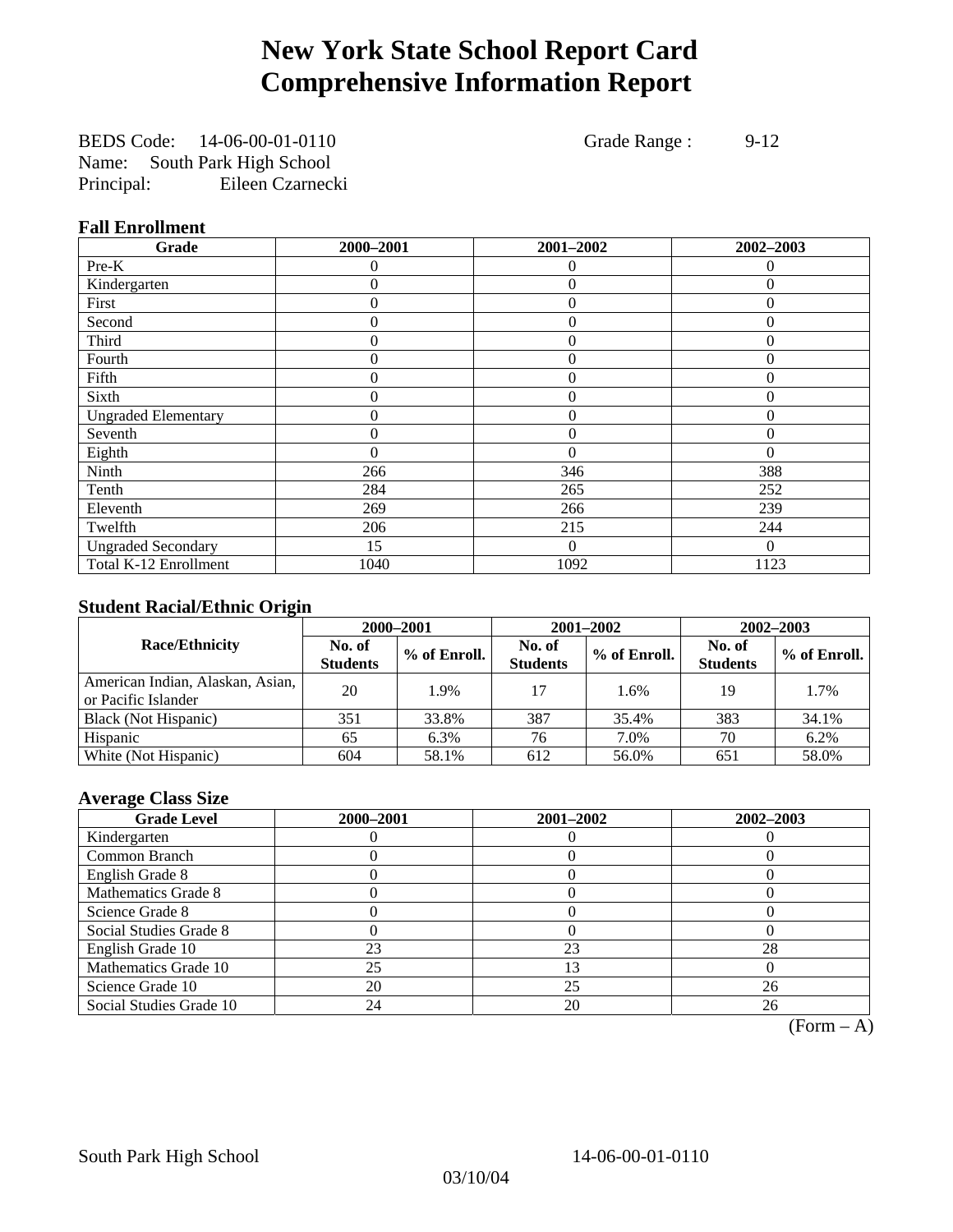## **District Need to Resource Capacity Category**

| <b>N/RC</b> Category | <b>Description</b>                                                  |
|----------------------|---------------------------------------------------------------------|
|                      | This is one of the large city school districts; Buffalo, Rochester, |
|                      | Syracuse, or Yonkers. All these districts have high student needs   |
|                      | relative to district resource capacity.                             |

### **Similar School Group and Description**

| <b>Similar School Group</b> | <b>Description</b>                                                                                                                                                                                                          |
|-----------------------------|-----------------------------------------------------------------------------------------------------------------------------------------------------------------------------------------------------------------------------|
| 41                          | All schools in this group are secondary level schools in large cities<br>other than New York City. The schools in this group are in the<br>middle range of student needs for secondary level schools in these<br>districts. |

All schools within the same N/RC category are divided into three similar school groups defined by the percentage of students in the school who are eligible for the free-lunch program and/or who are limited English proficient (also known as English language learners).

#### **Student Demographics Used To Determine Similar Schools Group**

|                                   | 2000-2001 |         |       | $2001 - 2002$ | 2002-2003 |         |
|-----------------------------------|-----------|---------|-------|---------------|-----------|---------|
|                                   | Count     | Percent | Count | Percent       | Count     | Percent |
| <b>Limited English Proficient</b> |           | 0.0%    |       | $0.0\%$       |           | $0.0\%$ |
| Eligible for Free Lunch           | 700       | 67.3%   | 436   | 39.9%         | 550       | 49.0%   |

#### **Attendance and Suspension**

|                               | 1999–2000       |         | 2000-2001       |         | $2001 - 2002$   |         |
|-------------------------------|-----------------|---------|-----------------|---------|-----------------|---------|
|                               | No. of          | $%$ of  | No. of          | $%$ of  | No. of          | $%$ of  |
|                               | <b>Students</b> | Enroll. | <b>Students</b> | Enroll. | <b>Students</b> | Enroll. |
| <b>Annual Attendance Rate</b> |                 | 74.0%   |                 | 82.0%   |                 | 82.0%   |
| <b>Student Suspensions</b>    | 74              | 7.1%    | 227             | 21.8%   | 278             | 25.5%   |

## **Student Socioeconomic and Stability Indicators**

### **(Percent of Enrollment)**

|                          | 2000–2001 | 2001-2002 | 2002-2003 |
|--------------------------|-----------|-----------|-----------|
| <b>Reduced Lunch</b>     | 18.5%     | 9.8%      | 11.1%     |
| <b>Public Assistance</b> | 51-60%    | 51-60%    | 61-70%    |
| <b>Student Stability</b> | .00%      | 100%      | 94%       |

## **Staff Counts**

| Staff                                 | 2002-2003 |
|---------------------------------------|-----------|
| <b>Total Teachers</b>                 |           |
| <b>Total Other Professional Staff</b> |           |
| <b>Total Paraprofessionals</b>        | NΑ        |
| Teaching Out of Certification*        | NΑ        |
| Teachers with Temporary Licenses      | NА        |

\*Teaching out of certification more than on an incidental basis. Teachers with temporary licenses are also counted as teaching out of certification.

 $(Form - B)$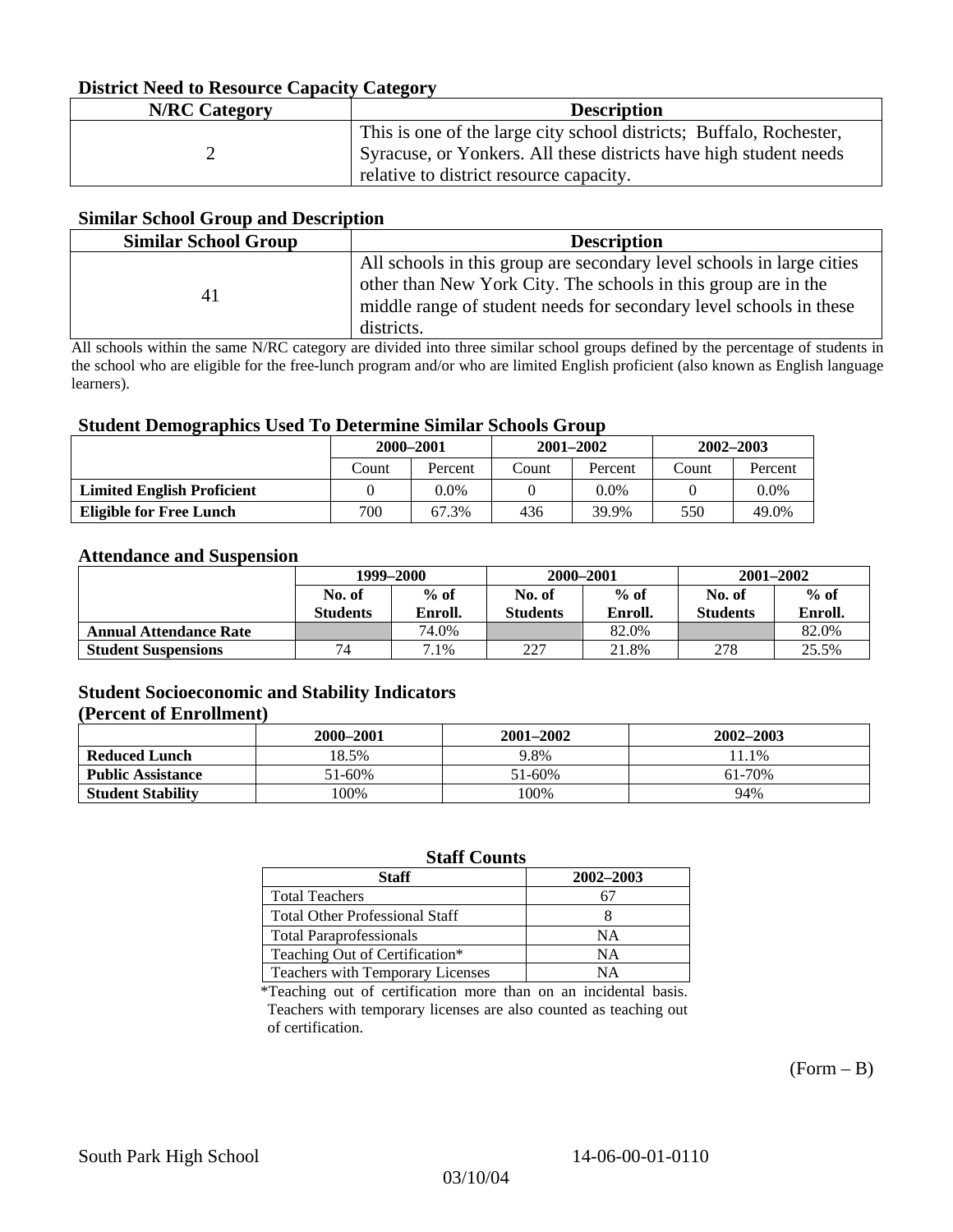# **High School Graduates and Noncompleters**

| ніді эспол этайнакі патінід кеденія вірюшая |                       |                                   |                                                     |                       |                                   |                                                    |                       |                                   |                                                    |  |
|---------------------------------------------|-----------------------|-----------------------------------|-----------------------------------------------------|-----------------------|-----------------------------------|----------------------------------------------------|-----------------------|-----------------------------------|----------------------------------------------------|--|
|                                             | 2000-2001             |                                   |                                                     |                       | 2001-2002                         |                                                    |                       | 2002-2003                         |                                                    |  |
|                                             | <b>Total</b><br>Grads | <b>Regents</b><br><b>Diplomas</b> | $\frac{6}{10}$<br><b>Regents</b><br><b>Diplomas</b> | <b>Total</b><br>Grads | <b>Regents</b><br><b>Diplomas</b> | $\frac{6}{6}$<br><b>Regents</b><br><b>Diplomas</b> | <b>Total</b><br>Grads | <b>Regents</b><br><b>Diplomas</b> | $\frac{0}{0}$<br><b>Regents</b><br><b>Diplomas</b> |  |
| General<br>Education                        | 79                    | 12                                | 15%                                                 | 112                   | 16                                | 14%                                                | 128                   |                                   | 9%                                                 |  |
| Students with<br><b>Disabilities</b>        | 10                    |                                   | 0%                                                  | $\overline{4}$        | $\Omega$                          | 0%                                                 | 43                    | $\mathcal{L}$                     | 5%                                                 |  |
| All Students                                | 89                    | 12                                | 13%                                                 | 116                   | 16                                | 14%                                                | 171                   | 13                                | 8%                                                 |  |

## **High School Graduates Earning Regents Diplomas\***

\*Only students awarded local diplomas (including local diplomas with Regents endorsements) are counted as high school graduates. Because of a change in data collection procedures during the 2001–2002 school year, diploma counts and percentage of graduates earning Regents diplomas are not necessarily comparable between years. Data for the 2000-2001 school year include January, June and August 2001 graduates; data for the 2001-2002 school year include January and June 2002 graduates; data for the 2002–2003 school year include August 2002 and January and June 2003 graduates.

## **Distribution of 2002–2003 Graduates (All Students)**

|               | To 4-vear<br>College | To 2-vear<br>College | <b>To Other Post-</b><br><b>Secondary</b> | <b>To the Military</b> | <b>Employment</b> | Other |
|---------------|----------------------|----------------------|-------------------------------------------|------------------------|-------------------|-------|
| <b>Number</b> | 39                   | 60                   |                                           |                        | ັ                 |       |
| Percent       | 23%                  | 35%                  | 0%                                        | 6%                     | 32%               | 4%    |

## **Number of High School Completers with Disabilities in 2002–2003**

| Graduates*<br>(a) | <b>Regents</b><br><b>Diplomas</b><br>`b) | <b>IEP Diplomas</b><br>or Certificates | All 2002-2003<br><b>Completers</b><br>$(a+c)$ |
|-------------------|------------------------------------------|----------------------------------------|-----------------------------------------------|
|                   |                                          |                                        | 56                                            |

\*Local Diplomas (including local diplomas with Regents endorsements)

#### **High School Noncompletion Rates**

|                     |                            | 2000-2001       |         | 2001-2002       |         | 2002-2003       |         |
|---------------------|----------------------------|-----------------|---------|-----------------|---------|-----------------|---------|
|                     |                            | No. of          | $%$ of  | No. of          | $%$ of  | No. of          | $%$ of  |
|                     |                            | <b>Students</b> | Enroll. | <b>Students</b> | Enroll. | <b>Students</b> | Enroll. |
| <b>General-</b>     | Dropped Out                |                 |         | 117             |         | 115             |         |
| <b>Education</b>    | Entered GED Program*       |                 |         | 17              |         |                 |         |
| <b>Students</b>     | <b>Total Noncompleters</b> |                 |         | 134             |         | 122             |         |
| <b>Students</b>     | Dropped Out                |                 |         | 24              |         | 59              |         |
| with                | Entered GED Program*       |                 |         | ┑               |         | 9               |         |
| <b>Disabilities</b> | <b>Total Noncompleters</b> |                 |         | 31              |         | 68              |         |
| All                 | Dropped Out                | 0               | $0.0\%$ | 141             | 12.9%   | 174             | 15.5%   |
| <b>Students</b>     | Entered GED Program*       | $\theta$        | $0.0\%$ | 24              | 2.2%    | 16              | 1.4%    |
|                     | <b>Total Noncompleters</b> | $\Omega$        | $0.0\%$ | 165             | 15.1%   | 190             | 16.9%   |

\*The number and percentage of students who left K-12, diploma-bound systems and entered an alternative program leading to a high school equivalency diploma.

 $(Form - C)$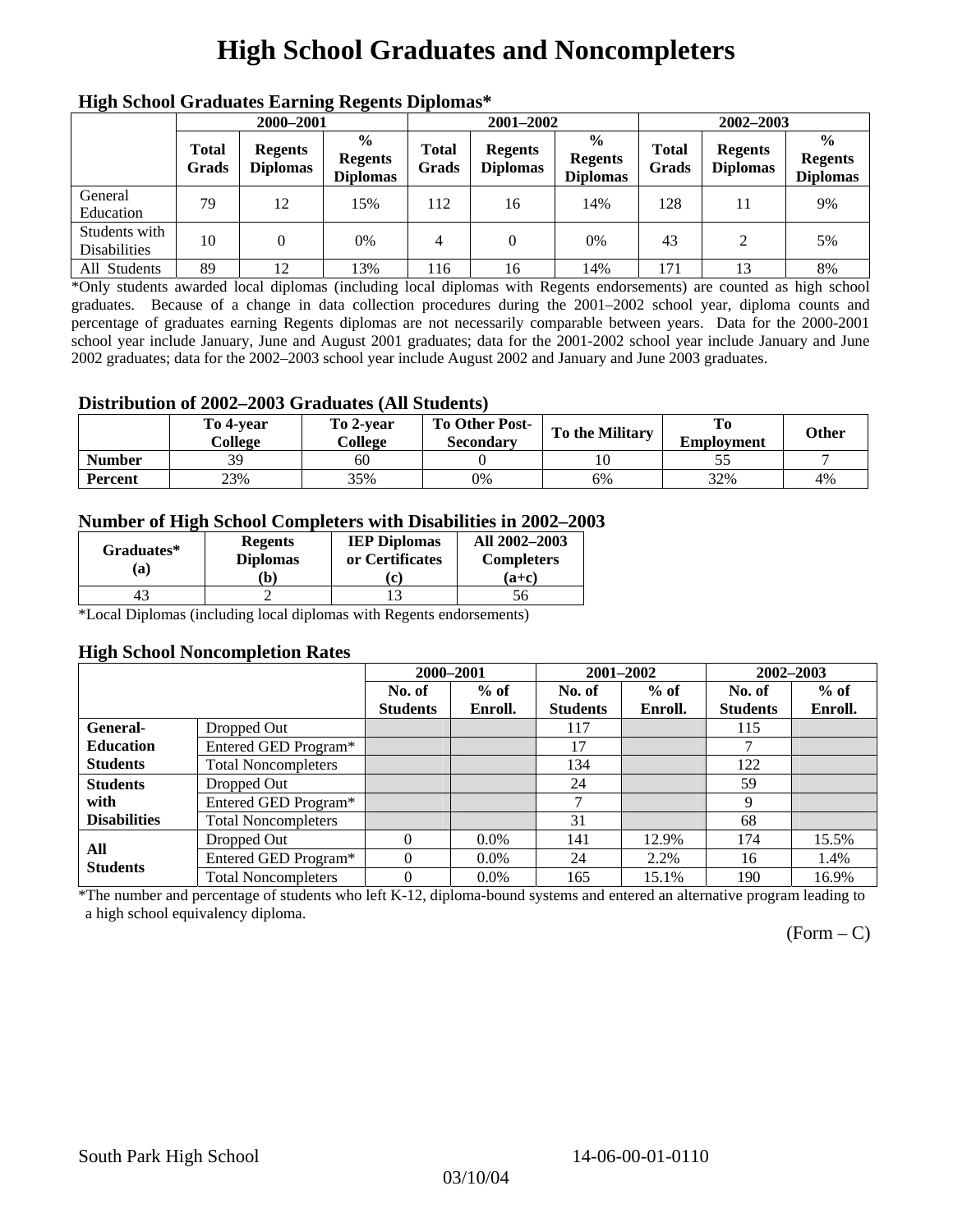# **Career Development and Occupational Studies (CDOS)**

## **Percentage of Students Documenting Self- and Career-Awareness Information and Career Exploration Activities, K–3**

| <b>Grades</b> | 2000-01 | $2001 - 02$ | $2002 - 03$ |
|---------------|---------|-------------|-------------|
| K-1           |         | $0\%$       | $0\%$       |
|               |         | $0\%$       | 0%          |

## **Students Developing a Career Plan, 4–12**

| <b>Grades</b> |                                      | $2000 - 01$ | $2001 - 02$ | $2002 - 03$ |
|---------------|--------------------------------------|-------------|-------------|-------------|
|               | Number of General-Education Students |             | $\Omega$    | $\theta$    |
| $4 - 5$       | Number of Students with Disabilities |             | 0           | $\Omega$    |
|               | Number of All Students               |             | $\Omega$    | $\Omega$    |
|               | Percent of Enrollment                |             | $0\%$       | 0%          |
|               | Number of General-Education Students |             | 0           | 0           |
| $6 - 8$       | Number of Students with Disabilities |             | $\theta$    | $\Omega$    |
|               | Number of All Students               |             | $\theta$    | $\Omega$    |
|               | Percent of Enrollment                |             | $0\%$       | $0\%$       |
|               | Number of General-Education Students |             | 0           | $\Omega$    |
| $9 - 12$      | Number of Students with Disabilities |             | 0           | $\Omega$    |
|               | Number of All Students               |             | 0           | $\Omega$    |
|               | Percent of Enrollment                |             | $0\%$       | $0\%$       |

# **Second Language Proficiency Examinations**

## **General-Education Students**

| <b>Test</b> | 2000-2001         |           |            | 2001–2002 | 2002-2003         |           |  |
|-------------|-------------------|-----------|------------|-----------|-------------------|-----------|--|
|             | <b>No. Tested</b> | % Passing | No. Tested | % Passing | <b>No. Tested</b> | % Passing |  |
| French      | 28                | 86%       |            | $0\%$     |                   | 0%        |  |
| German      |                   | 0%        |            | 0%        |                   | 0%        |  |
| Italian     |                   | 0%        |            | 0%        |                   | 0%        |  |
| Latin       |                   | 0%        |            | 0%        |                   | 0%        |  |
| Spanish     | 64                | 39%       |            | 0%        | 50                | 80%       |  |

## **Students with Disabilities**

| <b>Test</b> | 2000-2001         |           |            | 2001-2002 | 2002-2003         |           |  |
|-------------|-------------------|-----------|------------|-----------|-------------------|-----------|--|
|             | <b>No. Tested</b> | % Passing | No. Tested | % Passing | <b>No. Tested</b> | % Passing |  |
| French      |                   | 0%        |            | 0%        |                   | 0%        |  |
| German      |                   | 0%        |            | $0\%$     |                   | 0%        |  |
| Italian     |                   | 0%        |            | 0%        |                   | 0%        |  |
| Latin       |                   | 0%        |            | $0\%$     |                   | 0%        |  |
| Spanish     |                   | 0%        |            | 0%        |                   | 75%       |  |

 <sup>(</sup>Form-D)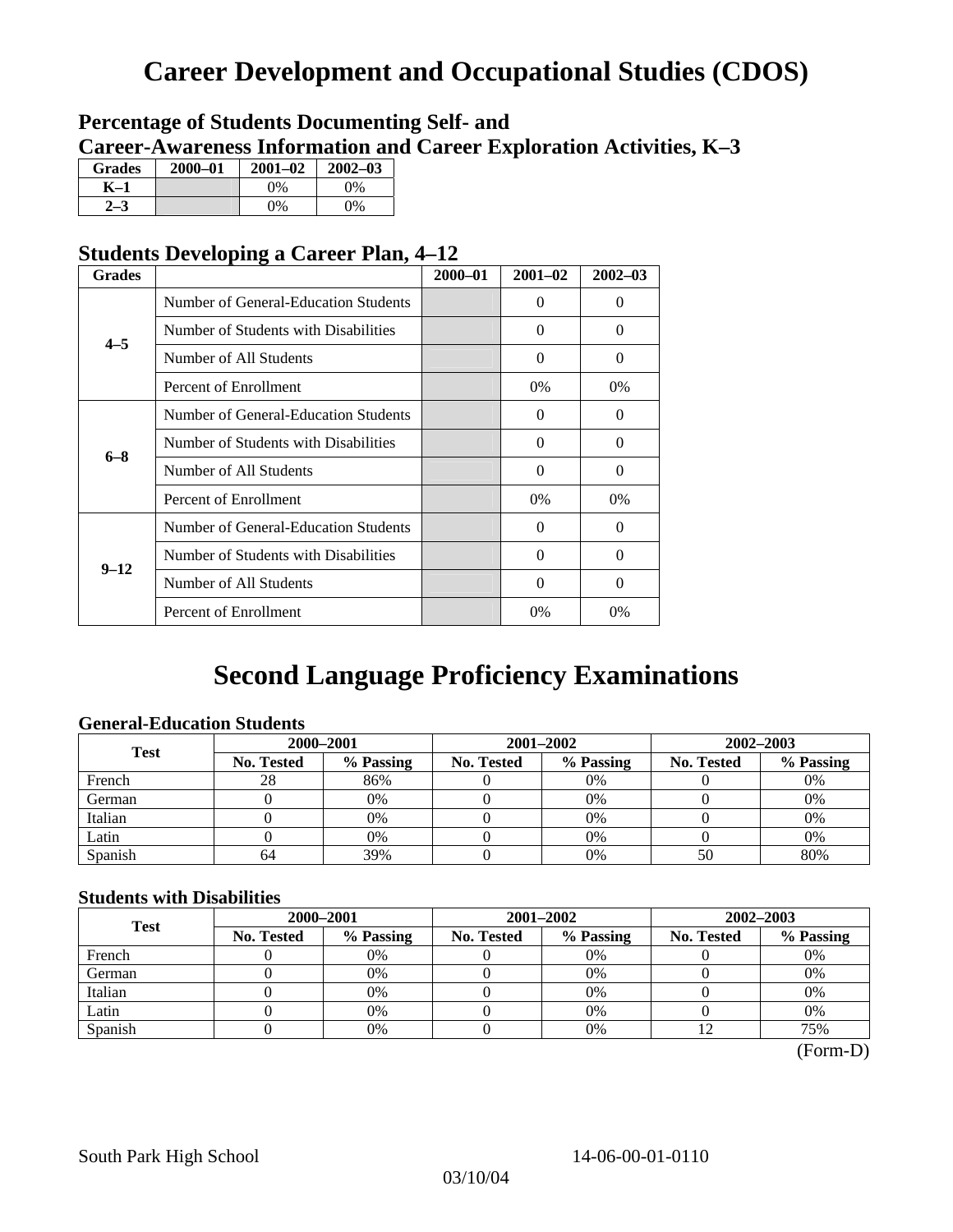# **Regents Competency Tests**

## **General-Education Students**

| <b>Test</b>           | 2000-2001  |           |            | 2001-2002 | $2002 - 2003$ |           |  |
|-----------------------|------------|-----------|------------|-----------|---------------|-----------|--|
|                       | No. Tested | % Passing | No. Tested | % Passing | No. Tested    | % Passing |  |
| <b>Mathematics</b>    |            | 0%        |            | $0\%$     |               | 100%      |  |
| Science               |            | 33%       |            | 0%        |               |           |  |
| Reading               |            | 0%        |            | $0\%$     |               |           |  |
| Writing               |            | 0%        |            | 0%        |               |           |  |
| <b>Global Studies</b> |            | 0%        |            |           |               |           |  |
| U.S. Hist & Gov't     | 10         | 30%       |            |           |               |           |  |

## **Students with Disabilities**

| <b>Test</b>           | 2000-2001         |           |            | 2001-2002 | 2002-2003         |           |  |
|-----------------------|-------------------|-----------|------------|-----------|-------------------|-----------|--|
|                       | <b>No. Tested</b> | % Passing | No. Tested | % Passing | <b>No. Tested</b> | % Passing |  |
| <b>Mathematics</b>    | 16                | 56%       |            | 0%        |                   | 57%       |  |
| Science               |                   | 17%       |            | 0%        |                   | 0%        |  |
| Reading               |                   | 0%        |            | 0%        |                   | 71%       |  |
| Writing               |                   | 0%        |            | 0%        | 14                | 86%       |  |
| <b>Global Studies</b> |                   | 20%       |            | 0%        |                   | 62%       |  |
| U.S. Hist & Gov't     |                   | 17%       |            | 0%        |                   | 29%       |  |

 $(Form - E)$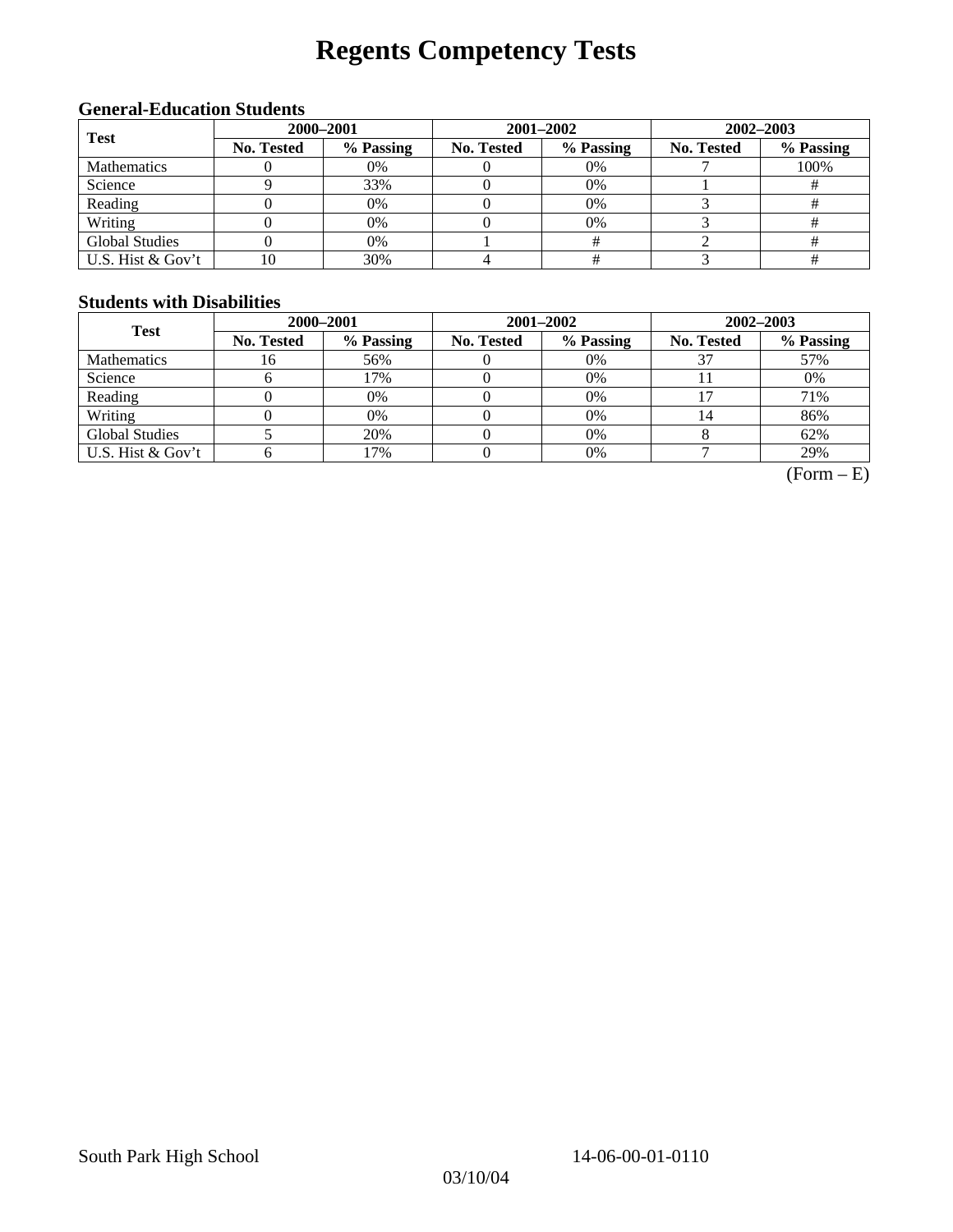# **Regents Examinations**

|                                                            | <b>All Students</b> |                                     |                   |                  | <b>Students with Disabilities</b> |                  |  |  |
|------------------------------------------------------------|---------------------|-------------------------------------|-------------------|------------------|-----------------------------------|------------------|--|--|
|                                                            | 2001                | 2002                                | 2003              | 2001             | 2002                              | 2003             |  |  |
|                                                            |                     | <b>Comprehensive English</b>        |                   |                  |                                   |                  |  |  |
| Number Tested                                              | 166                 | 181                                 | 198               | 36               | $\overline{2}$                    | 29               |  |  |
| Number Scoring 55-100                                      | 145                 | 127                                 | 155               | 23               | $\frac{1}{2}$                     | 17               |  |  |
| Number Scoring 65-100                                      | 98                  | 62                                  | 104               | 14               | $\frac{1}{2}$                     | 15               |  |  |
| Number Scoring 85-100                                      | 6                   | 8                                   | 3                 | $\overline{0}$   | $\overline{\#}$                   | $\mathbf{1}$     |  |  |
| Percentage of Tested Scoring 55-100                        | 87%                 | 70%                                 | 78%               | 64%              | $\#$                              | 59%              |  |  |
| Percentage of Tested Scoring 65-100                        | 59%                 | 34%                                 | 53%               | 39%              | $\#$                              | 52%              |  |  |
| Percentage of Tested Scoring 85-100                        | 4%                  | 4%                                  | 2%                | 0%               | $\frac{1}{2}$                     | 3%               |  |  |
|                                                            |                     | <b>Mathematics A</b>                |                   |                  |                                   |                  |  |  |
| Number Tested                                              | 226                 | 318                                 | 279               | 46               | $\overline{2}$                    | 36               |  |  |
| Number Scoring 55-100                                      | 26                  | 94                                  | 98                | $\mathbf{1}$     | $\overline{\#}$                   | $\overline{4}$   |  |  |
| Number Scoring 65-100                                      | 11                  | 26                                  | 34                | $\mathbf{1}$     | $\overline{\#}$                   | 3                |  |  |
| Number Scoring 85-100                                      | $\overline{0}$      | 1                                   | $\overline{0}$    | $\mathbf{0}$     | $\#$                              | $\overline{0}$   |  |  |
| Percentage of Tested Scoring 55-100                        | 12%                 | 30%                                 | 35%               | 2%               | $\frac{1}{2}$                     | 11%              |  |  |
| Percentage of Tested Scoring 65-100                        | 5%                  | 8%                                  | 12%               | 2%               | $\#$                              | $8\%$            |  |  |
| Percentage of Tested Scoring 85-100                        | 0%                  | 0%                                  | 0%                | 0%               | $\#$                              | 0%               |  |  |
| Mathematics B (first administered June 2001)               |                     |                                     |                   |                  |                                   |                  |  |  |
| Number Tested                                              | $\Omega$            | $\mathbf{0}$                        | $\boldsymbol{0}$  | $\boldsymbol{0}$ | $\boldsymbol{0}$                  | $\boldsymbol{0}$ |  |  |
| Number Scoring 55-100                                      | $\boldsymbol{0}$    | $\boldsymbol{0}$                    | $\boldsymbol{0}$  | $\overline{0}$   | $\boldsymbol{0}$                  | $\boldsymbol{0}$ |  |  |
| Number Scoring 65-100                                      | $\overline{0}$      | $\mathbf{0}$                        | $\mathbf{0}$      | $\overline{0}$   | $\overline{0}$                    | $\overline{0}$   |  |  |
| Number Scoring 85-100                                      | $\overline{0}$      | $\overline{0}$                      | $\overline{0}$    | $\overline{0}$   | $\mathbf{0}$                      | $\overline{0}$   |  |  |
| Percentage of Tested Scoring 55-100                        | 0%                  | 0%                                  | 0%                | 0%               | 0%                                | 0%               |  |  |
| Percentage of Tested Scoring 65-100                        | 0%                  | 0%                                  | 0%                | 0%               | 0%                                | 0%               |  |  |
| Percentage of Tested Scoring 85-100                        | 0%                  | 0%                                  | 0%                | 0%               | 0%                                | 0%               |  |  |
|                                                            |                     | <b>Global History and Geography</b> |                   |                  |                                   |                  |  |  |
| Number Tested                                              | 175                 | 167                                 | 204               | 42               | $\overline{2}$                    | 34               |  |  |
| Number Scoring 55-100                                      | 158                 | 119                                 | 164               | 35               | $\#$                              | 22               |  |  |
| Number Scoring 65-100                                      | 118                 | 59                                  | 145               | 22               | $\#$                              | 18               |  |  |
| Number Scoring 85-100                                      | 14                  | 3                                   | 1                 | 1                | $\overline{\#}$                   | $\mathbf{0}$     |  |  |
| Percentage of Tested Scoring 55-100                        | 90%                 | 71%                                 | 80%               | 83%              | $\overline{\#}$                   | 65%              |  |  |
| Percentage of Tested Scoring 65-100                        | 67%                 | 35%                                 | 71%               | 52%              | $\overline{\#}$                   | 53%              |  |  |
| Percentage of Tested Scoring 85-100                        | 8%                  | 2%                                  | 0%                | 2%               | $\#$                              | 0%               |  |  |
| U.S. History and Government (first administered June 2001) |                     |                                     |                   |                  |                                   |                  |  |  |
| Number Tested                                              | 141                 | 213                                 | 173               | 23               | $\mathfrak{Z}$                    | 34               |  |  |
| Number Scoring 55-100                                      | 104                 | 185                                 | 151               | 14               | $\overline{\#}$                   | $\overline{26}$  |  |  |
| Number Scoring 65-100                                      | $\overline{50}$     | 125                                 | 123               | $\mathbf{1}$     | $\frac{1}{2}$                     | 19               |  |  |
| Number Scoring 85-100                                      | 6                   | $\overline{4}$                      | 9                 | $\overline{0}$   | $\overline{\#}$                   | $\mathbf{1}$     |  |  |
| Percentage of Tested Scoring 55-100                        | 74%                 | 87%                                 | 87%               | 61%              | $\#$                              | 76%              |  |  |
| Percentage of Tested Scoring 65-100                        | 35%                 | 59%                                 | $71\overline{\%}$ | 4%               | $\#$                              | 56%              |  |  |
| Percentage of Tested Scoring 85-100                        | 4%                  | 2%                                  | 5%                | 0%               | $\overline{\#}$                   | 3%               |  |  |

 $(Form - F)$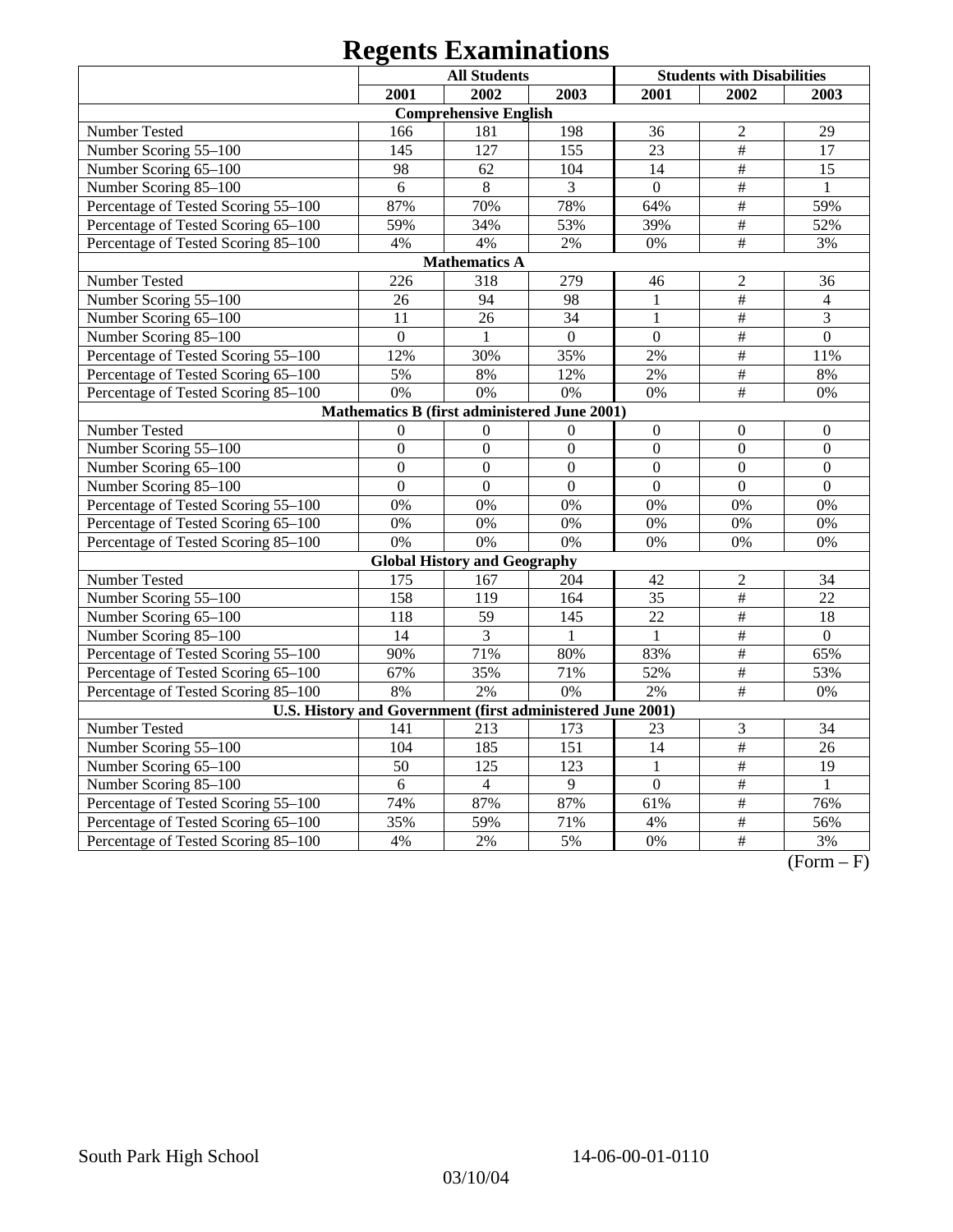# **Regents Examinations**

|                                                               |              | <b>All Students</b>                                       |                |                | <b>Students with Disabilities</b> |                  |
|---------------------------------------------------------------|--------------|-----------------------------------------------------------|----------------|----------------|-----------------------------------|------------------|
|                                                               | 2001         | 2002                                                      | 2003           | 2001           | 2002                              | 2003             |
|                                                               |              | Living Environment (first administered June 2001)         |                |                |                                   |                  |
| Number Tested                                                 | 215          | 182                                                       | 153            | 44             | 1                                 | 30               |
| Number Scoring 55-100                                         | 161          | 164                                                       | 126            | 30             | $\#$                              | 23               |
| Number Scoring 65-100                                         | 97           | 129                                                       | 103            | 12             | $\#$                              | 16               |
| Number Scoring 85-100                                         | 3            | $\overline{4}$                                            | $\overline{2}$ | $\Omega$       | $\#$                              | $\mathbf{0}$     |
| Percentage of Tested Scoring 55-100                           | 75%          | 90%                                                       | 82%            | 68%            | $\#$                              | 77%              |
| Percentage of Tested Scoring 65-100                           | 45%          | 71%                                                       | 67%            | 27%            | $\#$                              | 53%              |
| Percentage of Tested Scoring 85-100                           | 1%           | 2%                                                        | 1%             | 0%             | #                                 | 0%               |
| Physical Setting/Earth Science (first administered June 2001) |              |                                                           |                |                |                                   |                  |
| Number Tested                                                 | 52           | 103                                                       | 121            | 11             | $\mathbf{0}$                      | 20               |
| Number Scoring 55-100                                         | 28           | 68                                                        | 84             | $\overline{4}$ | $\boldsymbol{0}$                  | 14               |
| Number Scoring 65-100                                         | 14           | 36                                                        | 50             | $\overline{2}$ | $\boldsymbol{0}$                  | $\tau$           |
| Number Scoring 85-100                                         | $\mathbf{1}$ | $\overline{2}$                                            | 6              | $\overline{0}$ | $\overline{0}$                    | $\overline{2}$   |
| Percentage of Tested Scoring 55-100                           | 54%          | 66%                                                       | 69%            | 36%            | 0%                                | 70%              |
| Percentage of Tested Scoring 65-100                           | 27%          | 35%                                                       | 41%            | 18%            | 0%                                | 35%              |
| Percentage of Tested Scoring 85-100                           | 2%           | 2%                                                        | 5%             | 0%             | 0%                                | 10%              |
|                                                               |              | Physical Setting/Chemistry (first administered June 2002) |                |                |                                   |                  |
| Number Tested                                                 |              | 21                                                        | 20             |                | $\boldsymbol{0}$                  | $\overline{0}$   |
| Number Scoring 55-100                                         |              | 16                                                        | 15             |                | $\boldsymbol{0}$                  | $\boldsymbol{0}$ |
| Number Scoring 65-100                                         |              | 6                                                         | 3              |                | $\mathbf{0}$                      | $\mathbf{0}$     |
| Number Scoring 85-100                                         |              | $\Omega$                                                  | $\theta$       |                | $\Omega$                          | $\overline{0}$   |
| Percentage of Tested Scoring 55-100                           |              | 76%                                                       | 75%            |                | 0%                                | 0%               |
| Percentage of Tested Scoring 65-100                           |              | 29%                                                       | 15%            |                | $0\%$                             | 0%               |
| Percentage of Tested Scoring 85-100                           |              | 0%                                                        | $0\%$          |                | 0%                                | 0%               |
|                                                               |              | Physical Setting/Physics (first administered June 2002)*  |                |                |                                   |                  |
| Number Tested                                                 |              |                                                           |                |                |                                   |                  |
| Number Scoring 55-100                                         |              |                                                           |                |                |                                   |                  |
| Number Scoring 65-100                                         |              |                                                           |                |                |                                   |                  |
| Number Scoring 85-100                                         |              |                                                           |                |                |                                   |                  |
| Percentage of Tested Scoring 55-100                           |              |                                                           |                |                |                                   |                  |
| Percentage of Tested Scoring 65-100                           |              |                                                           |                |                |                                   |                  |
| Percentage of Tested Scoring 85-100                           |              |                                                           |                |                |                                   |                  |

\* Physical Setting/Physics results are not included in the report card because the Department is issuing a new conversion chart for this assessment. Data currently available to the Department are based on the original conversion chart for the assessment.

 $(Form - G)$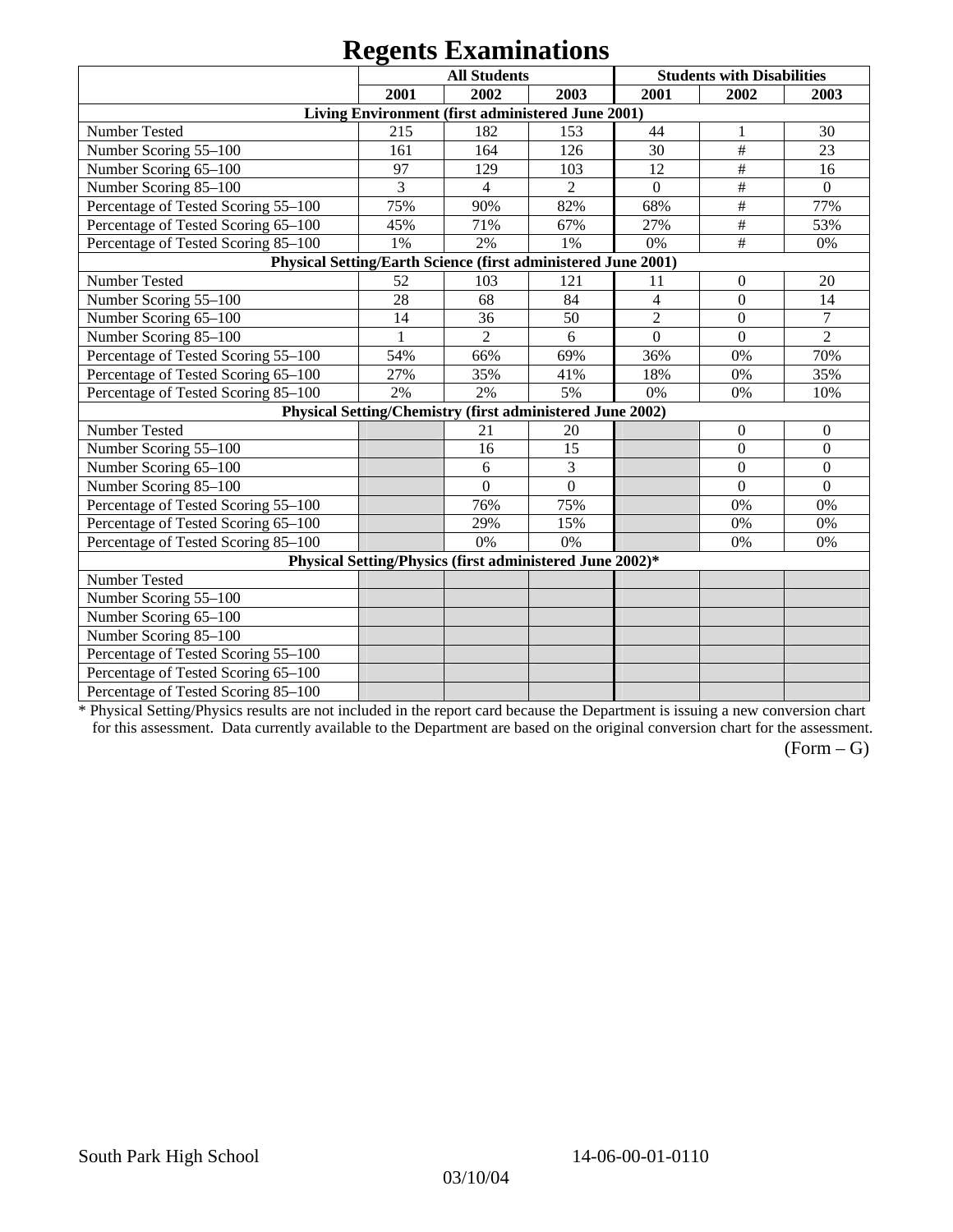# **Regents Examinations**

|                                     |                  | <b>All Students</b>          |                  | <b>Students with Disabilities</b> |                  |                  |
|-------------------------------------|------------------|------------------------------|------------------|-----------------------------------|------------------|------------------|
|                                     | 2001             | 2002                         | 2003             | 2001                              | 2002             | 2003             |
|                                     |                  | <b>Comprehensive French</b>  |                  |                                   |                  |                  |
| Number Tested                       | 22               | 17                           | 20               | 1                                 | $\boldsymbol{0}$ | $\boldsymbol{0}$ |
| Number Scoring 55-100               | 17               | 12                           | 20               | $\overline{\overline{H}}$         | $\mathbf{0}$     | $\mathbf{0}$     |
| Number Scoring 65-100               | 13               | 10                           | 15               | #                                 | $\mathbf{0}$     | $\mathbf{0}$     |
| Number Scoring 85-100               | $\overline{5}$   | $\boldsymbol{0}$             | $\overline{3}$   | #                                 | $\mathbf{0}$     | $\mathbf{0}$     |
| Percentage of Tested Scoring 55-100 | 77%              | 71%                          | 100%             | #                                 | 0%               | 0%               |
| Percentage of Tested Scoring 65-100 | 59%              | 59%                          | 75%              | #                                 | 0%               | 0%               |
| Percentage of Tested Scoring 85-100 | 23%              | 0%                           | 15%              | #                                 | 0%               | 0%               |
|                                     |                  | <b>Comprehensive Italian</b> |                  |                                   |                  |                  |
| Number Tested                       | $\overline{0}$   | $\boldsymbol{0}$             | $\boldsymbol{0}$ | $\boldsymbol{0}$                  | $\boldsymbol{0}$ | $\boldsymbol{0}$ |
| Number Scoring 55-100               | $\mathbf{0}$     | $\mathbf{0}$                 | $\boldsymbol{0}$ | $\boldsymbol{0}$                  | $\boldsymbol{0}$ | $\boldsymbol{0}$ |
| Number Scoring 65-100               | $\mathbf{0}$     | $\overline{0}$               | $\mathbf{0}$     | $\overline{0}$                    | $\mathbf{0}$     | $\mathbf{0}$     |
| Number Scoring 85-100               | $\mathbf{0}$     | $\overline{0}$               | $\mathbf{0}$     | $\overline{0}$                    | $\mathbf{0}$     | $\mathbf{0}$     |
| Percentage of Tested Scoring 55-100 | 0%               | 0%                           | 0%               | 0%                                | 0%               | 0%               |
| Percentage of Tested Scoring 65-100 | 0%               | 0%                           | 0%               | 0%                                | 0%               | 0%               |
| Percentage of Tested Scoring 85-100 | 0%               | 0%                           | 0%               | 0%                                | 0%               | 0%               |
|                                     |                  | <b>Comprehensive German</b>  |                  |                                   |                  |                  |
| Number Tested                       | $\theta$         | 0                            | $\boldsymbol{0}$ | $\boldsymbol{0}$                  | $\boldsymbol{0}$ | $\boldsymbol{0}$ |
| Number Scoring 55-100               | $\mathbf{0}$     | $\mathbf{0}$                 | $\mathbf{0}$     | $\boldsymbol{0}$                  | $\boldsymbol{0}$ | $\boldsymbol{0}$ |
| Number Scoring 65-100               | $\mathbf{0}$     | $\mathbf{0}$                 | $\mathbf{0}$     | $\overline{0}$                    | $\mathbf{0}$     | $\boldsymbol{0}$ |
| Number Scoring 85-100               | $\mathbf{0}$     | $\overline{0}$               | $\mathbf{0}$     | $\boldsymbol{0}$                  | $\mathbf{0}$     | $\mathbf{0}$     |
| Percentage of Tested Scoring 55-100 | 0%               | 0%                           | 0%               | 0%                                | 0%               | 0%               |
| Percentage of Tested Scoring 65-100 | 0%               | 0%                           | 0%               | 0%                                | 0%               | 0%               |
| Percentage of Tested Scoring 85-100 | 0%               | 0%                           | 0%               | 0%                                | 0%               | 0%               |
|                                     |                  | <b>Comprehensive Hebrew</b>  |                  |                                   |                  |                  |
| Number Tested                       | $\theta$         | $\boldsymbol{0}$             | $\boldsymbol{0}$ | $\boldsymbol{0}$                  | $\boldsymbol{0}$ | $\boldsymbol{0}$ |
| Number Scoring 55-100               | $\mathbf{0}$     | $\mathbf{0}$                 | $\mathbf{0}$     | $\boldsymbol{0}$                  | $\mathbf{0}$     | $\mathbf{0}$     |
| Number Scoring 65-100               | $\mathbf{0}$     | $\mathbf{0}$                 | $\mathbf{0}$     | $\overline{0}$                    | $\mathbf{0}$     | $\mathbf{0}$     |
| Number Scoring 85-100               | $\mathbf{0}$     | $\boldsymbol{0}$             | $\mathbf{0}$     | $\boldsymbol{0}$                  | $\mathbf{0}$     | $\mathbf{0}$     |
| Percentage of Tested Scoring 55-100 | 0%               | 0%                           | 0%               | 0%                                | 0%               | 0%               |
| Percentage of Tested Scoring 65-100 | 0%               | 0%                           | $0\%$            | 0%                                | 0%               | 0%               |
| Percentage of Tested Scoring 85-100 | 0%               | 0%                           | 0%               | 0%                                | 0%               | 0%               |
|                                     |                  | <b>Comprehensive Spanish</b> |                  |                                   |                  |                  |
| Number Tested                       | 39               | 41                           | 28               | $\sqrt{2}$                        | $\boldsymbol{0}$ | $\boldsymbol{0}$ |
| Number Scoring 55-100               | 34               | 39                           | 28               | $\overline{\ddot{\pi}}$           | $\boldsymbol{0}$ | $\boldsymbol{0}$ |
| Number Scoring 65-100               | 33               | 34                           | $\overline{24}$  | $\overline{\#}$                   | $\boldsymbol{0}$ | $\boldsymbol{0}$ |
| Number Scoring 85-100               | 9                | 12                           | 10               | $\overline{\#}$                   | $\mathbf{0}$     | $\overline{0}$   |
| Percentage of Tested Scoring 55-100 | 87%              | 95%                          | 100%             | $\frac{1}{2}$                     | $0\%$            | $0\%$            |
| Percentage of Tested Scoring 65-100 | 85%              | 83%                          | 86%              | $\frac{1}{2}$                     | $0\%$            | $0\%$            |
| Percentage of Tested Scoring 85-100 | 23%              | 29%                          | 36%              | $\overline{\#}$                   | $0\%$            | $0\%$            |
|                                     |                  | <b>Comprehensive Latin</b>   |                  |                                   |                  |                  |
| Number Tested                       | $\boldsymbol{0}$ | $\theta$                     | $\boldsymbol{0}$ | $\boldsymbol{0}$                  | $\boldsymbol{0}$ | $\boldsymbol{0}$ |
| Number Scoring 55-100               | $\boldsymbol{0}$ | $\boldsymbol{0}$             | $\boldsymbol{0}$ | $\boldsymbol{0}$                  | $\boldsymbol{0}$ | $\boldsymbol{0}$ |
| Number Scoring 65-100               | $\boldsymbol{0}$ | $\boldsymbol{0}$             | $\boldsymbol{0}$ | $\boldsymbol{0}$                  | $\boldsymbol{0}$ | $\boldsymbol{0}$ |
| Number Scoring 85-100               | $\boldsymbol{0}$ | $\boldsymbol{0}$             | $\boldsymbol{0}$ | $\boldsymbol{0}$                  | $\boldsymbol{0}$ | $\boldsymbol{0}$ |
| Percentage of Tested Scoring 55-100 | $0\%$            | $0\%$                        | $0\%$            | $0\%$                             | $0\%$            | $0\%$            |
| Percentage of Tested Scoring 65-100 | $0\%$            | $0\%$                        | $0\%$            | $0\%$                             | $0\%$            | $0\%$            |
| Percentage of Tested Scoring 85-100 | $0\%$            | $0\%$                        | $0\%$            | $0\%$                             | 0%               | 0%               |

 $\overline{(Form - H)}$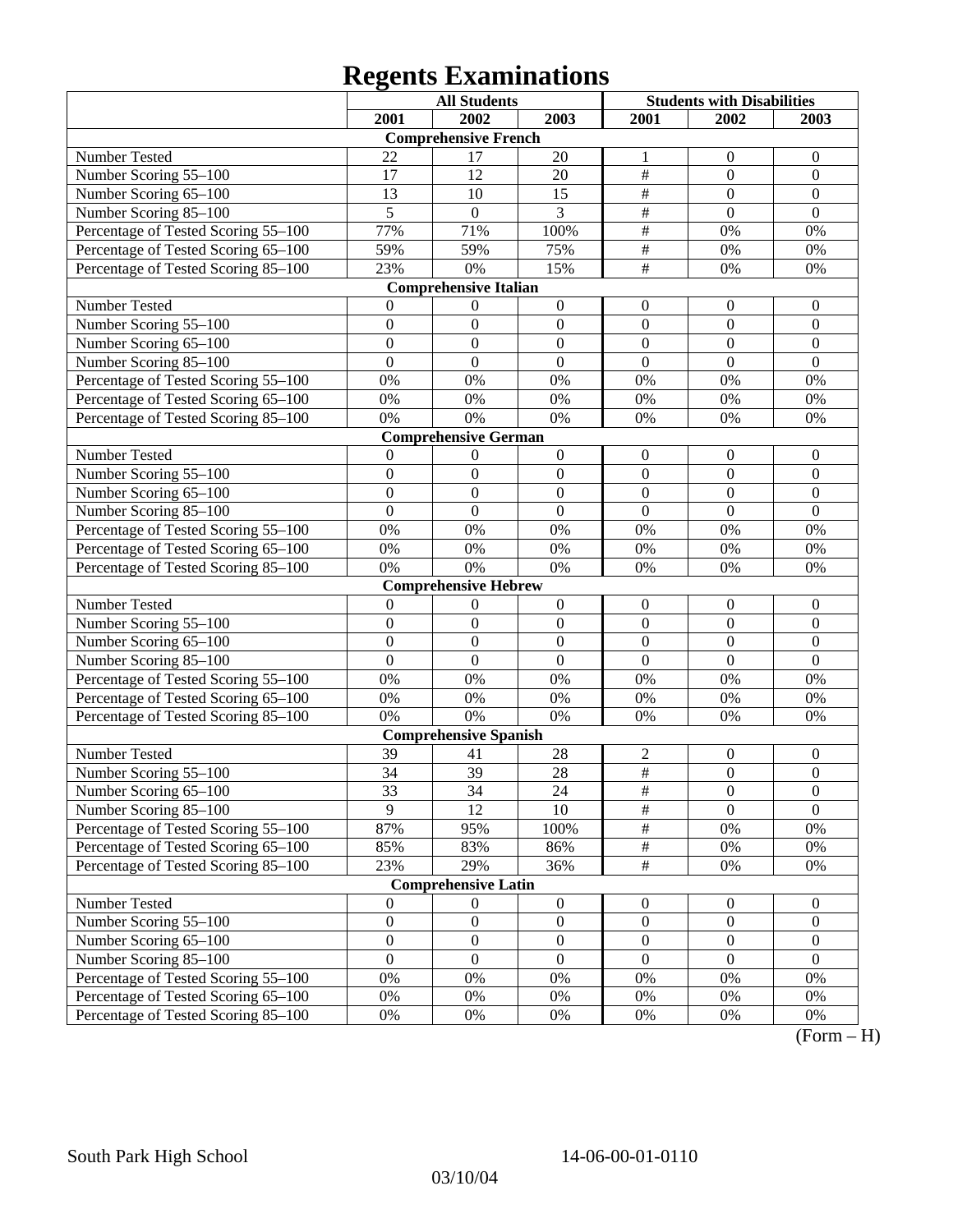## **Introduction to Occupations Examination**

|                                   | 2000-2001         |           | $2001 - 2002$ |           | $2002 - 2003$ |           |  |
|-----------------------------------|-------------------|-----------|---------------|-----------|---------------|-----------|--|
|                                   | <b>No. Tested</b> | % Passing | No. Tested    | % Passing | No. Tested    | % Passing |  |
| <b>General-Education Students</b> |                   | 67%       |               |           |               | 0%        |  |
| <b>Students with Disabilities</b> |                   | 67%       |               | $0\%$     |               | #         |  |

On school reports, 2000–2001 and 2001–2002 data are for all students with disabilities enrolled in the school. District reports contain data for all students with disabilities enrolled in the district for the 2000–2001, 2001–2002, and 2002–2003 school years.

## **Elementary-Level Social Studies**

|                 |                                   | <b>Number</b><br><b>Tested</b> | $%$ at<br>Level 1 | $%$ at<br>Level 2 | $%$ at<br>Level 3 | $%$ at<br><b>Level 4</b> |
|-----------------|-----------------------------------|--------------------------------|-------------------|-------------------|-------------------|--------------------------|
|                 | <b>General-Education Students</b> |                                | 0%                | 0%                | 0%                | 0%                       |
| <b>Nov 2002</b> | <b>Students with Disabilities</b> |                                | 0%                | 0%                | 0%                | 0%                       |
|                 | All Students                      |                                | 0%                | 0%                | 0%                | $0\%$                    |

## **Middle-Level Social Studies**

|                  |                                   | <b>Number</b><br><b>Tested</b> | $%$ at<br>Level 1 | $%$ at<br>Level 2 | $%$ at<br>Level 3 | $%$ at<br>Level 4 |
|------------------|-----------------------------------|--------------------------------|-------------------|-------------------|-------------------|-------------------|
| <b>June 2003</b> | <b>General-Education Students</b> |                                | 0%                | 0%                | 0%                | 0%                |
|                  | <b>Students with Disabilities</b> |                                | 0%                | 0%                | 0%                | 0%                |
|                  | All Students                      |                                | 0%                | 0%                | 0%                | 0%                |

 $(Form - J)$